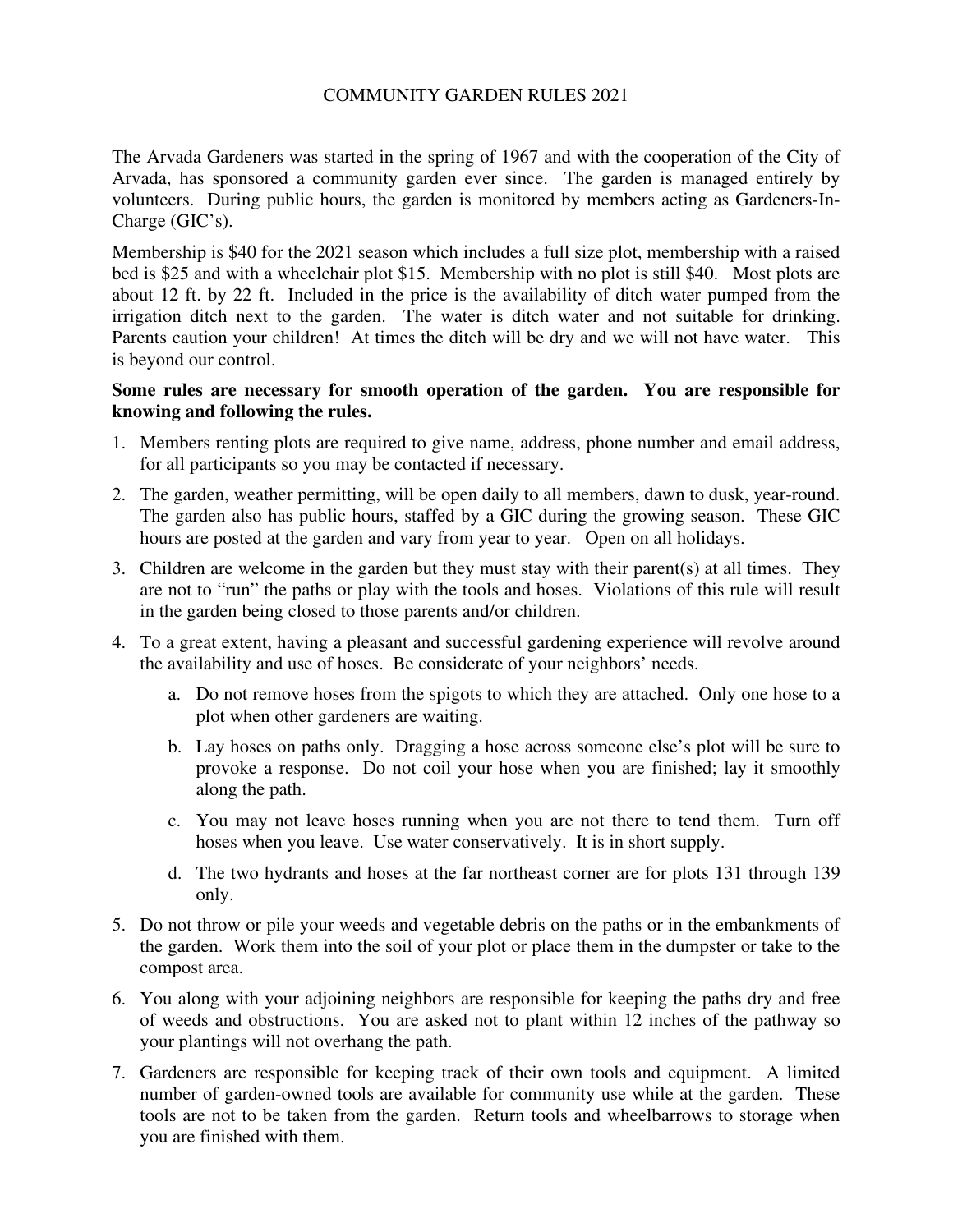- 8. Your gardening is limited to your plot. Gardening on the embankments, across pathways and in other areas of the garden is not permitted without prior written approval by the President.
- 9. Any and all projects must have prior approval from the project manager and president before beginning work. This includes the purchasing of items for the garden, building stairs or other structures on the embankments, in your plot or in other areas, bringing structures or large containers into the garden, working on any garden equipment, structure, building or garden element, modifying the existing landscape in any way*.*
- 10. Our garden volunteers are not responsible to resolve personal differences between gardeners, be guardians of your equipment or baby-sit children.
- 11. Per city ordinance, bean poles, cages, containers, etc must be removed or taken home for the winter. Storage is provided at the north end of the garden, put your name and plot number on your items. Anything left will be disposed of. Plant debris can be left on the plot, but corn stalks must be cut, pulled or knocked down. Sunflower stalks are to be cut and placed in the trash dumpster.
- 12. Gardeners who fail to clean up their plots and equipment by the established fall date will be assessed \$15.00 to maintain their eligibility for the following year.
- 13. People not wanting their plots for any reason should notify the garden. Abandoned or neglected plots will be plowed under for weed control. Gardening must be started by June 1st or they will be assigned to others and the plot fee will not be returned.
- 14. The garden is a non-smoking, tobacco free area for the comfort and health of other gardeners and to guard against the tobacco mosaic virus which affects tomatoes, peppers and eggplants.
- **15. Persons taking vegetables from other gardeners' plots without permission will have their gardening privileges terminated.**

### **16. Disruptive, aggressive or unacceptable behavior is also cause termination of privileges.**

- 17. The "put and take" table at the gazebo is for everybody. "Put" what you'd like to share and "take" what you need. Transplants at the table are there for use at the garden only.
- 18. Plot corner stakes are not to be moved. If you have a problem with the corner stakes, hoses or faucets, please let the vice president know.
- 19. If you wish to reserve your plot for the coming year, you must do so before the February meeting. If you personally do not wish to continue gardening the plot returns to the garden; you may not give it to someone else.
- 20. Do not park in front of the trash dumpster, sidewalk cut or the neighbor across the street at any time. Do not park along the red curb at the RTD bus stop.
- 21. Water containers are to be covered at all time. (For mosquito control.)
- 22. Alcoholic beverages may not be brought into the garden.
- 23. Bicycles are to be left at the bike rack. Do not bring pets into the garden.
- 24. Please clean up trash around your plot. Take it home or dispose of it in the dumpster.

#### **Thank you. We hope that this year will be a great year for our gardens.**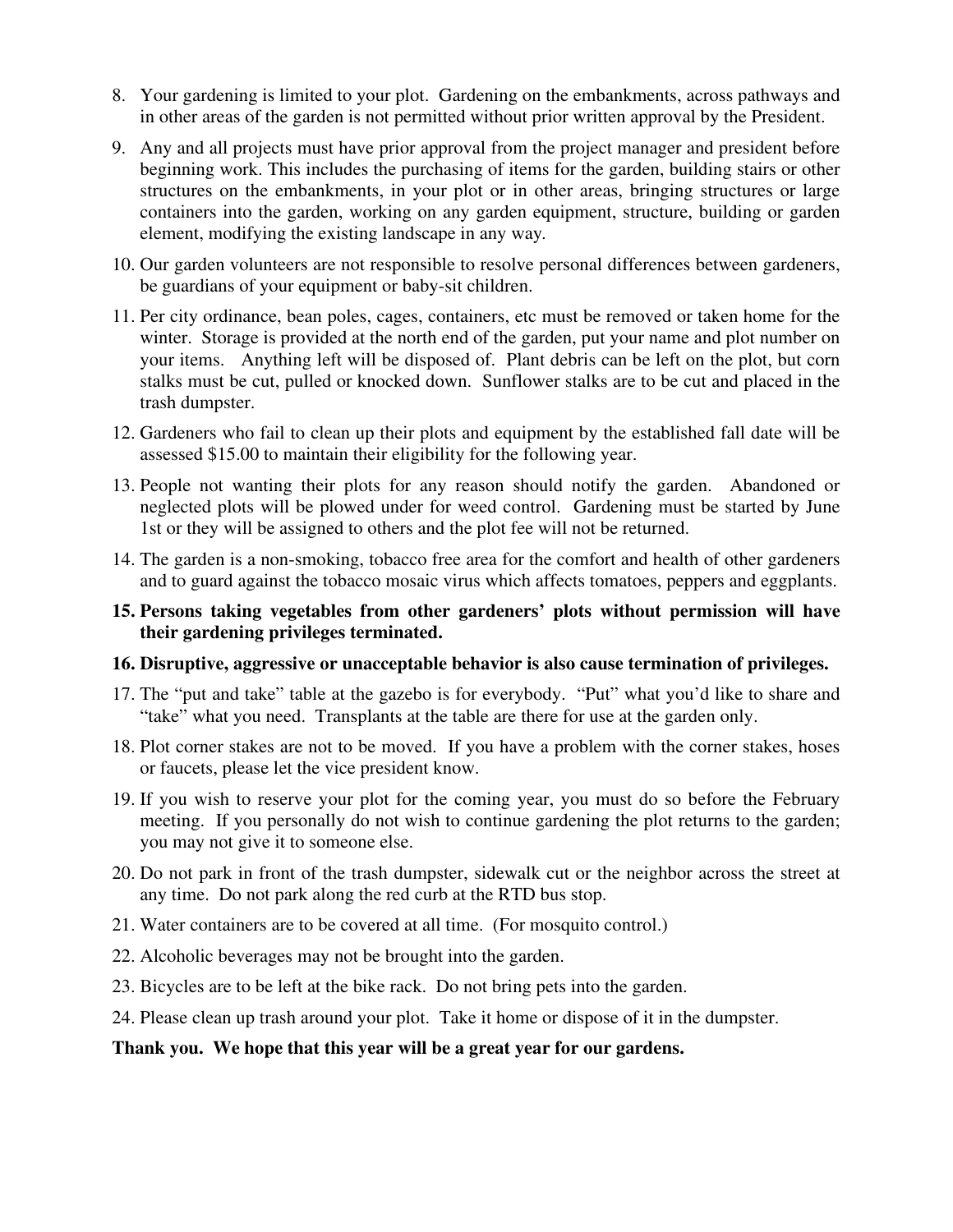## **GARDEN OPENING AND CLOSING AND PUMPS AND COVID-19**

## **OPENING THE GARDEN**

Check the ditch for water level before entering the garden to make sure there is water to run the pumps. Unlock and open the man gate and lock it behind you. Proceed to your plot and garden as you like. Other gardeners may come and go while you are there, they should be following the same procedure. If there is water in the ditch, you can operate the pump system. If the garden is too muddy, it is preferred that you do not garden.

## **CLOSING THE GARDEN**

As you leave the garden lock the gate behind you. If you are the last one to leave make sure the pumps are turned off, the Unblue Shed and barn are locked, tools are put away and everything is in order. Double check again to make sure there is no one else in the garden.

### **PUMP OPERATION**

The water for the garden is supplied by the Swadley Ditch which runs along the west side of the garden. The water is non-potable, so do not drink it. The water however is okay for gardening. The water is fed from the ditch to a cistern near the garden entry. The operation of the pump system is covered by separate sheets in the appendix.

# **COVID-19 CORONAVIRUS** (as of March 2021)

During this crisis the garden is open but not necessarily for business as usual. Below is our city approved restrictions, borrowed from several sources, outlining access to the garden:

- Stay home and rest if you are sick or have been exposed to covid-19.
- Do not access the garden after sunset or before sunrise.
- Wash your hands before and after you go to the garden
- If you have sanitizing wipes, bring them with you.
- If you use tools from the garden, thoroughly clean the handles with your sanitizing wipes or wear gloves.
- There are no restrictions on the number of people allowed in the garden at any one time.
- Practice social distancing; stay 6 feet away from any other people in the garden.
- No unsupervised gathering in groups of unrelated individuals.
- Wear a mask while at the garden and protective gloves as well.

No one knows how long the COVID-19 virus can live on different surfaces. Current research suggests the virus can live for up to 2 days; possibly longer, possibly less. This is a good guideline to keep in mind as we go forward. Common sense dictates that you clean something before you touch it and after you use it.

Circumstances change daily so check the website and emails for updates.